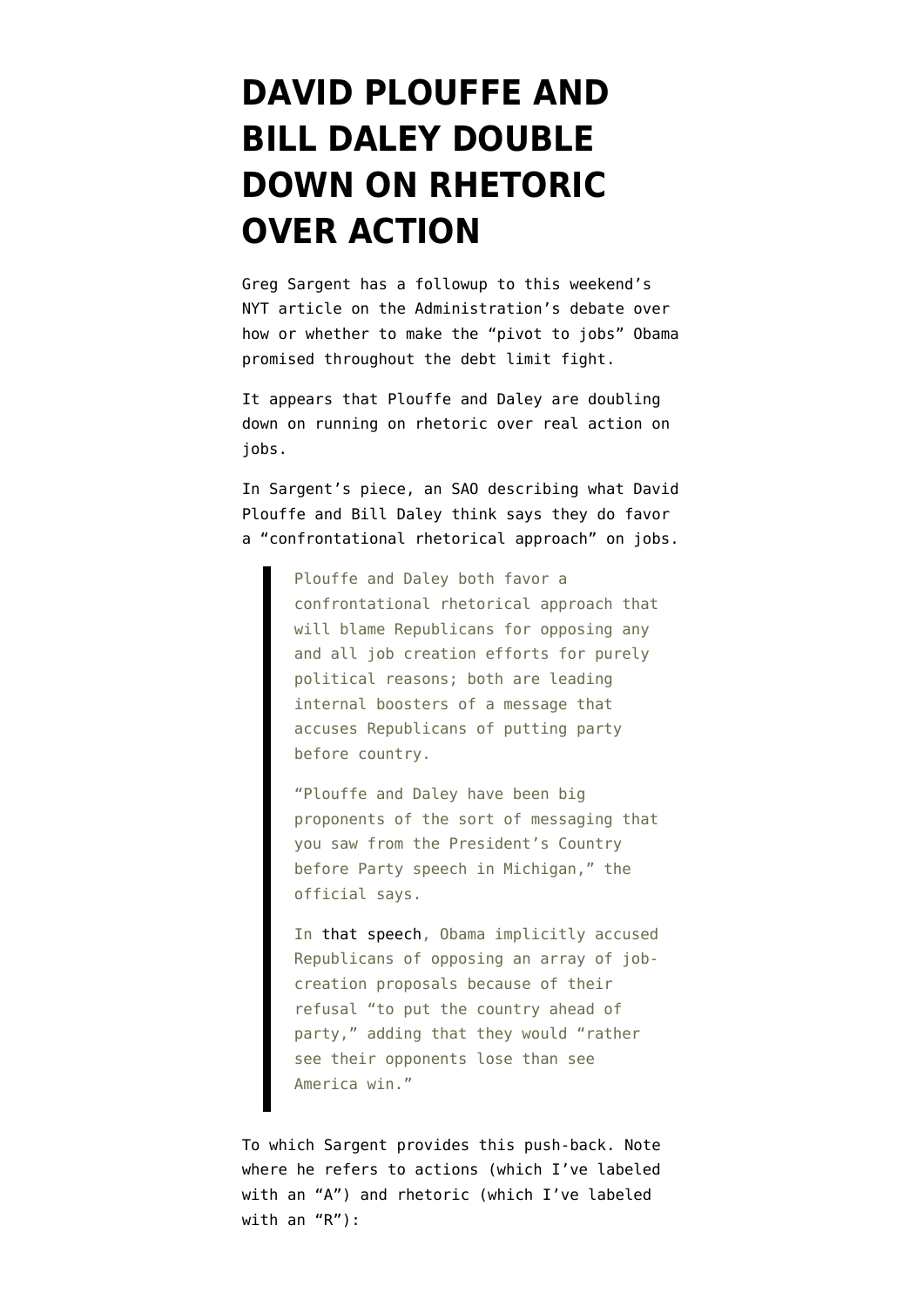If this speech's message is what Plouffe and Daley favor, this is a bit at odds with the public picture that's emerged. The Times story suggested that the Plouffe/Daley camp worries that any ambitious proposals [A] that seem designed only reveal the GOP as obstructionist will be seen as mere "speeches" by independents [R]. The story also suggests Plouffe and Daley think continuing to reach deficitreduction compromises [A] with Republicans will prove more politically effective than drawing a sharp contrast with the GOP on the economy [R]. But if Plouffe and Daley favor a continued effort to cast the GOP as blocking economic improvements for political reasons [R], that complicates the picture somewhat and suggests that the latter, too, will be central to the reelection campaign.

## Sargent's push-back mixes actual policy measures with rhetoric about policy measures.

In fact, the [NYT article](https://www.nytimes.com/2011/08/14/us/politics/14econ.html?pagewanted=all) itself does the same:

As the economy worsens, President Obama and his senior aides are considering whether to adopt a more combative approach on economic issues, seeking to highlight substantive differences [R] with Republicans in Congress and on the campaign trail rather than continuing to pursue elusive compromises [A], advisers to the president say.

Mr. Obama's senior adviser, David Plouffe, and his chief of staff, William M. Daley, want him to maintain a pragmatic strategy of appealing to independent voters by advocating ideas that can pass Congress [A], even if they may not have much economic impact. These include free trade agreements and improved patent protections for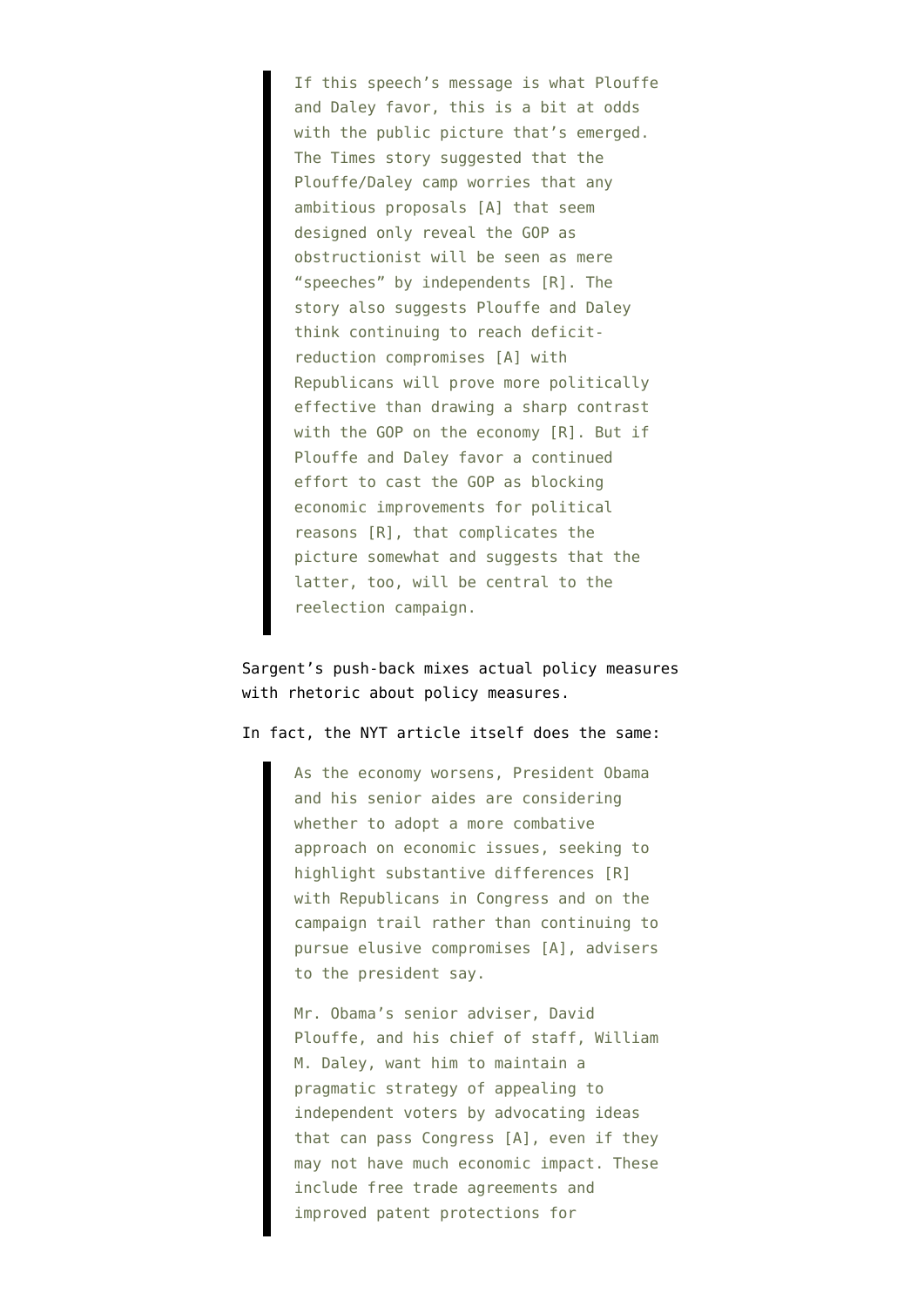inventors.

But others, including Gene Sperling, Mr. Obama's chief economic adviser, say public anger over the [debt ceiling](http://topics.nytimes.com/topics/reference/timestopics/subjects/n/national_debt_us/index.html?inline=nyt-classifier) debate has weakened Republicans and created an opening for bigger ideas like tax incentives for businesses that hire more workers [A], according to Congressional Democrats who share that view. Democrats are also pushing the White House to help homeowners facing foreclosure.

Even if the ideas cannot pass Congress, they say, the president would gain a campaign issue by pushing for them.[R]

[snip]

So far, most signs point to a continuation of the nonconfrontational approach — better to do something than nothing — that has defined this administration. Mr. Obama and his aides are skeptical that voters will reward bold proposals if those ideas do not pass Congress. It is their judgment that moderate voters want tangible results rather than speeches.

That is, the article portrayed a fight over whether to pursue policies that will pass and therefore rhetorically set Obama up as someone who has achieved results (regardless of whether those results have anything to do with job creation), or whether the Administration should pursue policies that would if they passed do something about jobs, whether or not they actually would pass, because doing so would rhetorically set up Republicans as obstructionists. It was about how policy drives rhetoric.

But the Plouffe-Daley response to Sargent mentioned only rhetoric, referring to "confrontational rhetorical approach," "message," "messaging."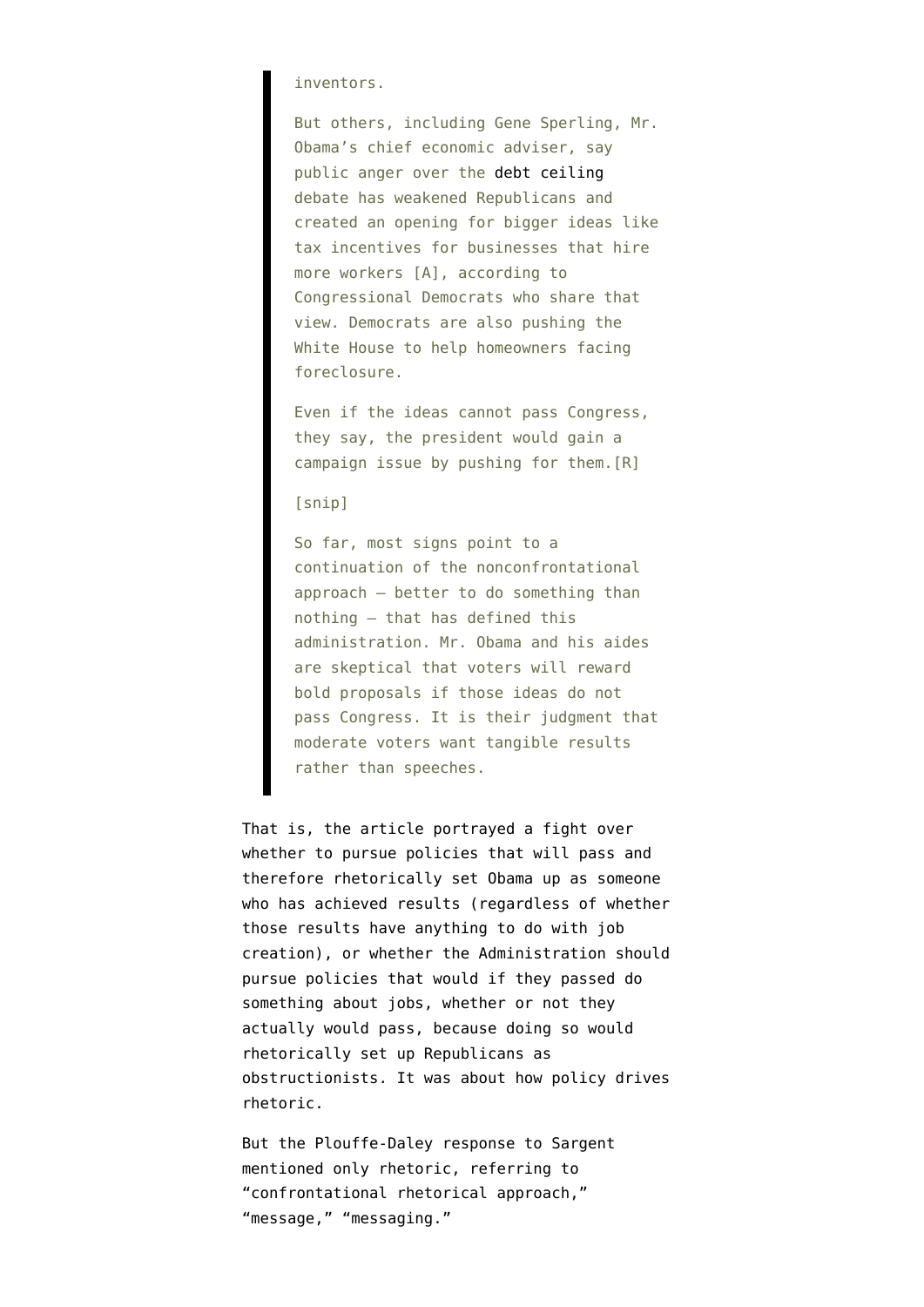Ultimately Sargent (without noting that the Plouffe-Daley response didn't purport to make claims about policy, though I didn't note that either until I wrote this post) ends by just hoping that the policy will follow the rhetoric.

> But if the Obama team is serious about drawing a sharp contrast — as the senior official insists is the case — we can at least hope that the policies will follow the rhetoric.

But sitting back and hoping that policies follow the rhetoric ignores that [Obama's speech](http://www.whitehouse.gov/the-press-office/2011/08/11/remarks-president-johnson-controls-inc) [itself](http://www.whitehouse.gov/the-press-office/2011/08/11/remarks-president-johnson-controls-inc)–the one Plouffe-Daley tell us to look at–is an indication of how the Administration will translate policy into rhetoric.

So here's what Obama had to say about his own policies last Thursday:

- He [gave a very weak nod](http://www.emptywheel.net/2011/08/11/apparently-freedom-is-the-new-euphemism-for-government-investment/) to the government's willingness to "invest in the research and technology that holds so much promise for jobs and growth," but never explicitly notes that the government provided grants that led directly to jobs like those at JCI
- He boasted about renegotiating CAFE standards (emphasizing he did that without Congress)

That's it–those are the only policy successes Obama pointed to (which implicitly points out that the debate as portrayed in the NYT leaves aside a third possibility, to run on the policies–the ones that actually relate to jobs–Obama already passed). Significantly, Obama made no mention of saving the auto industry, no mention of health insurance reform, no mention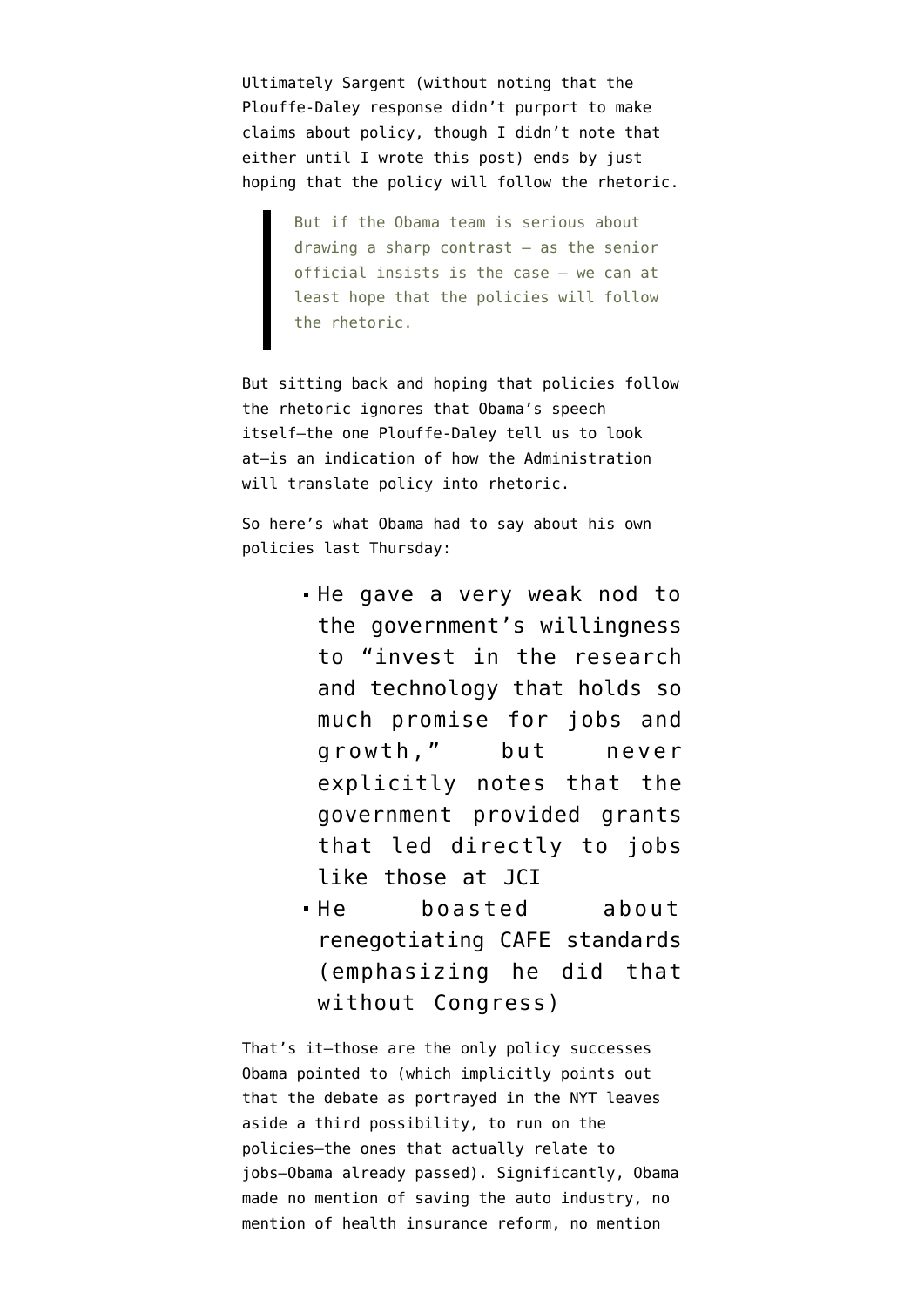of defending US companies against unfair foreign competitors, all of which could have arguably fit this theme (I don't think health insurance reform as passed does much for any but health industry jobs, but Obama is supposed to believe that). In his speech today, he apparently called out aid to states, which fits the theme too.

The point is, in the speech Plouffe-Daley point to as precisely the tack they want to take, Obama didn't even claim clear credit for the jobs his policies had the most direct role in creating, which would have created the largest contrast with Republicans (particularly given what Republicans have claimed about this particular factory).

Now, Sargent sees the choice to ignore a number of clear policy successes–including, largely, the one most significant to the speech Obama was making–as nothing more than [a conservative](http://twitter.com/ThePlumLineGS/statuses/103143650791391233) [policy frame](http://twitter.com/ThePlumLineGS/statuses/103143650791391233), all the while hoping Obama will embrace some good policies going further. But this entire discussion is about how to use policy successes and strategy to drive electoral rhetoric. And the Obama Administration chose to give freedom the most credit for creating the JCI jobs, not to claim clear credit themselves!

That's not a frame. That's a disavowal of a policy choice, one that has been successful in the past, but one that also might disrupt the claims of a top government official who [believes](http://www.emptywheel.net/2011/08/14/the-administrations-lame-plan-on-the-economy-it-gets-worse/) that, "It would be political folly to make the argument that government spending equals jobs." It's a decision (presumably conscious, particularly given that Obama [has claimed credit](http://www.whitehouse.gov/the-press-office/remarks-president-holland-michigan-investing-clean-energy) [for this in the past](http://www.whitehouse.gov/the-press-office/remarks-president-holland-michigan-investing-clean-energy)) not to mention how successful the most meaningful job creation policy, government investments, would be.

And put that disavowal in the context of the speech (again, the one Plouffe-Daley point to as the embodiment of their crack reelection strategy). Here's the entire context of where Obama introduces the "country before party" idea Plouffe-Daley point to as their way to heighten contradictions with Republicans.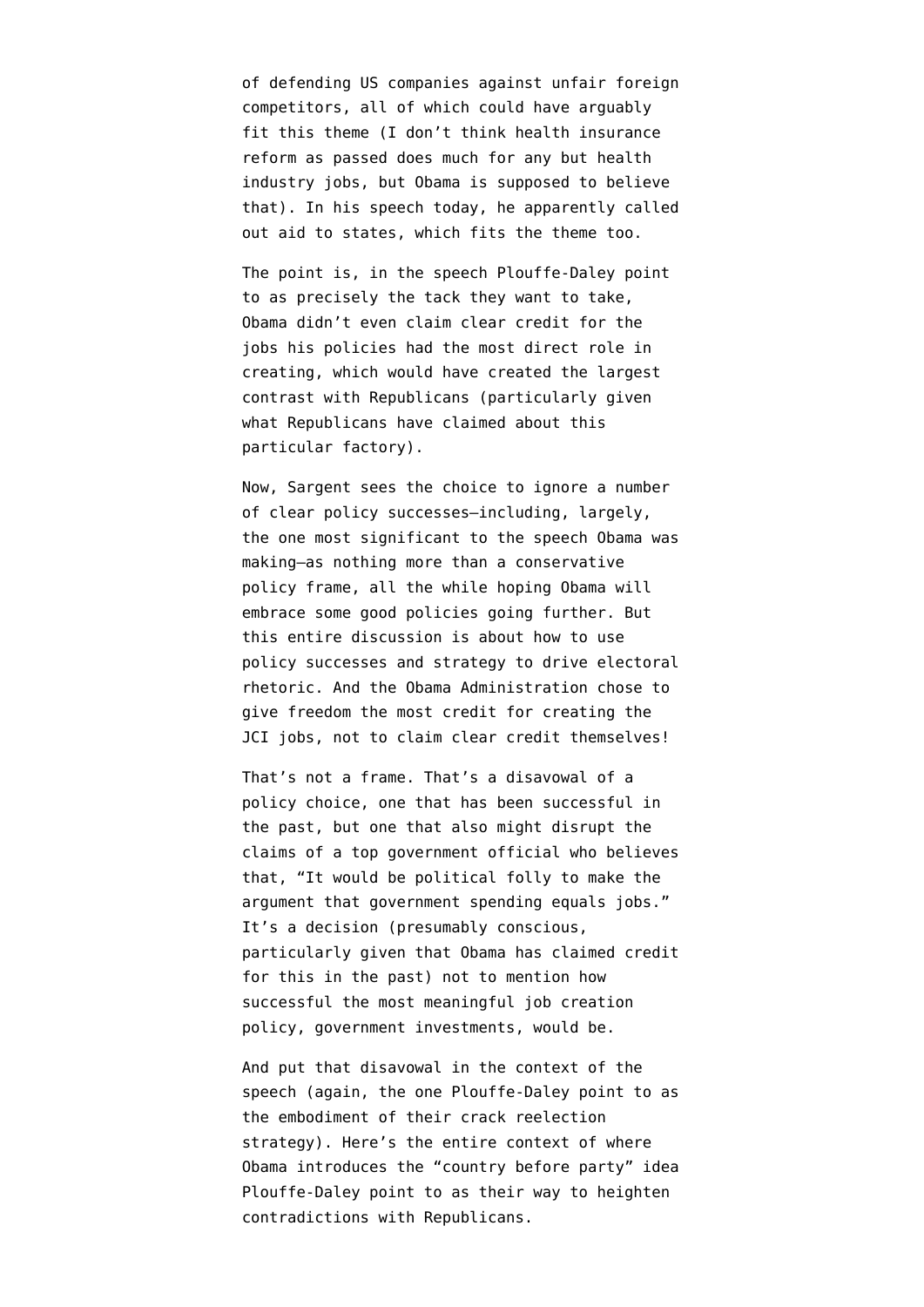Unfortunately, what we've seen in Washington the last few months has been the worst kind of partisanship, the worst kind of gridlock –- and that gridlock has undermined public confidence and impeded our efforts to take the steps we need for our economy.

It's made things worse instead of better. So what I want to say to you, Johnson Controls, is: There is nothing wrong with our country. There is something wrong with our politics. (Applause.) There's something wrong with our politics that we need to fix.

We know there are things we can do right now that will help accelerate growth and job creation –- that will support the work going on here at Johnson Controls, here in Michigan, and all across America. We can do some things right now that will make a difference. We know there are things we have to do to erase a legacy of debt that hangs over the economy. But time and again, we've seen partisan brinksmanship get in the way -– as if winning the next election is more important than fulfilling our responsibilities to you and to our country. This downgrade you've been reading about could have been entirely avoided if there had been a willingness to compromise in Congress. (Applause.) See, it didn't happen because we don't have the capacity to pay our bills -– it happened because Washington doesn't have the capacity to come together and get things done. It was a self-inflicted wound. (Applause.)

That's why people are frustrated. Maybe you hear it in my voice — that's why I'm frustrated. Because you deserve better. You guys deserve better. (Applause.)

All of you, from the CEO down, are